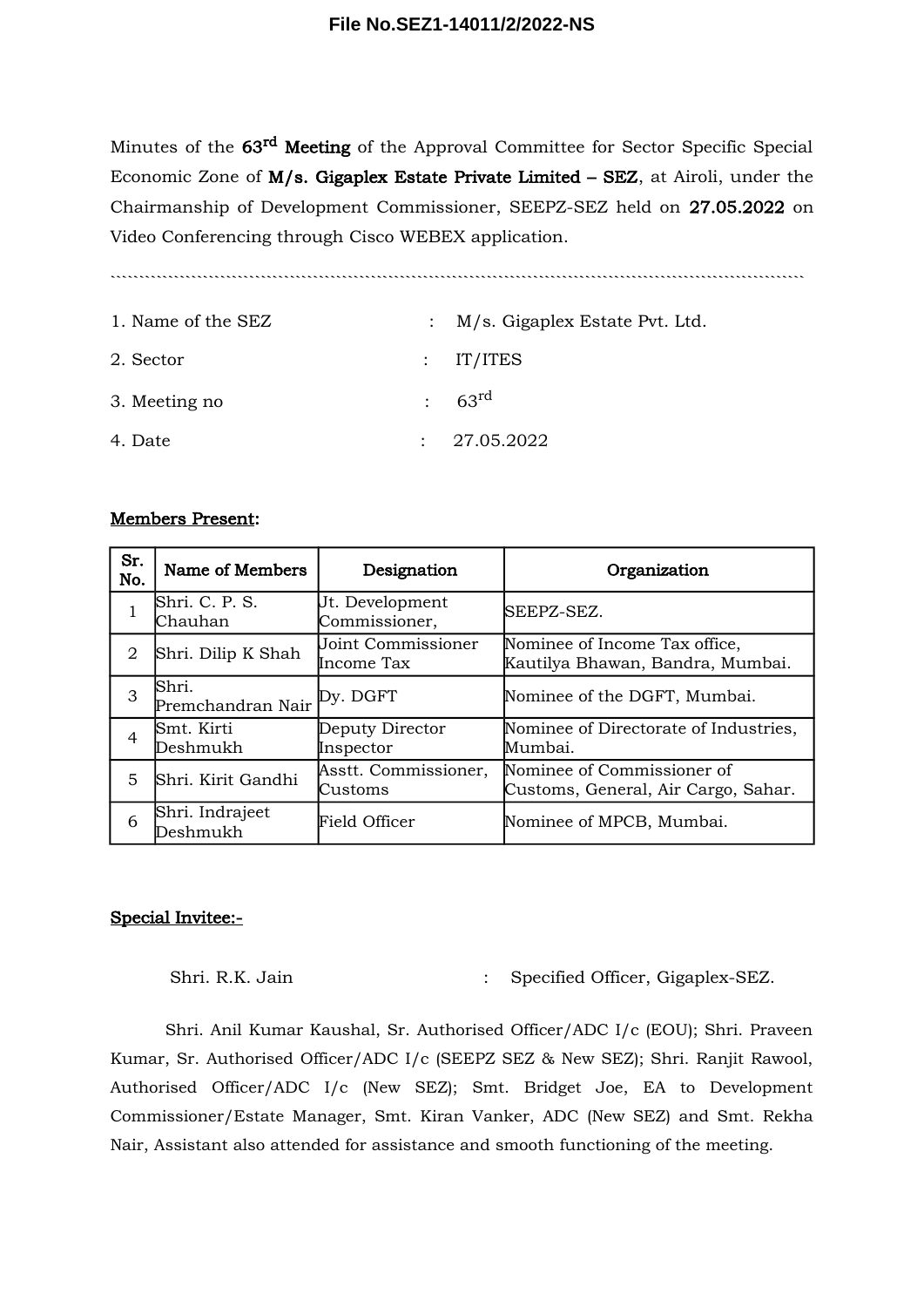#### **File No.SEZ1-14011/2/2022-NS**

Agenda Item No. 1: Confirmation of Minutes of the 62<sup>nd</sup> meeting held on 30.03.2022.

The Minutes of the 62<sup>nd</sup> Meeting held on 30.03.2022 were confirmed with consenses.

-----------------------------

# Agenda Item No. 02: Application for setting up of New SEZ Unit M/s. Situsamc India Private Limited in M/s. Gigaplex – SEZ.

M/s. Situsamc India Private Limited submitted an application for setting up a New SEZ Unit at M/s. Gigaplex Estate Private Limited-SEZ for Information Technology i.e. Software Development Services, Information Technology Enabled Services namely Data Processing and Other Business Services (such as data entry, document validation, loan file preparation, loan processing, real estate information business, Order management, Regulatory and compliance, Claims processing and examination, Business Process Outsourcing and other Back office related Support Services) at admeasuring area 38224 Sq.ft envisaging FOB value of exports of Rs. 26145.39 Lakhs, FE outgo of Rs. 970.28 Lakhs and NFE of Rs. 25175.11 Lakhs over a period of 5 years with employment generation of 420 (280 Men and 140 Women).

Decision:- After deliberation, the Committee approved the proposal of M/s. Situsamc India Private Limited for setting up a New SEZ Unit for Information Technology i.e. Software Development Services, Information Technology Enabled Services namely Data Processing and Other Business Services (such as data entry, document validation, loan file preparation, loan processing, real estate information business, Order management, Regulatory and compliance, Claims processing and examination, Business Process Outsourcing and other Back office related Support Services) at Festus-SEZ in an admeasuring area 38224 Sq.ft, at Unit No. 301, Building No.4, M/S Gigaplex Estate Private Limited-SEZ, IT Plot No.5, Airoli Knowledge Park, TTC Industrial Area, Airoli (W), Mumbai-400708 envisaging FOB value of exports of Rs. 26145.39 Lakhs, FE outgo of Rs. 970.28 Lakhs and NFE of Rs. 25175.11 Lakhs over a period of 5 years with employment generation of 420 (280 Men and 140 Women) in terms of Rule 17 & 18 of SEZ Rules, 2006.

Meeting ended with the vote of thanks to the Chair.